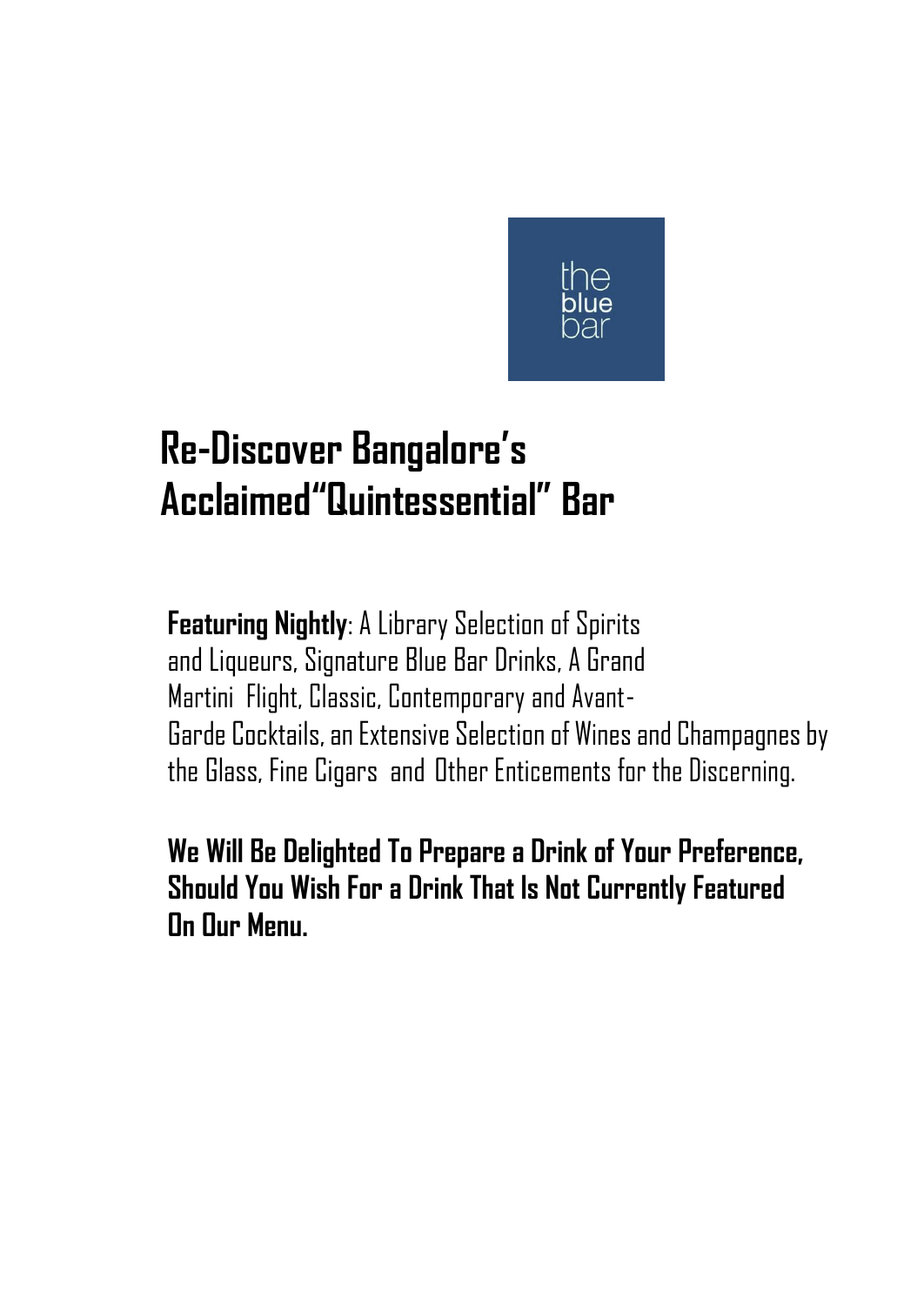#### **Liqueur**

Our standard measurements are 30 ml.

| <b>Grand Marnier</b>        | 950 |
|-----------------------------|-----|
| Cointreau                   | 700 |
| Crème De Cassis             | 600 |
| Triple Sec                  | 600 |
| Midori Melon                | 550 |
| Sambuca                     | 500 |
| <b>Smirnoff Gold</b>        | 500 |
| Grappa                      | 500 |
| Baileys                     | 450 |
| Peach Schnapps              | 350 |
| Bénédictine                 | 300 |
| Parfait Amour               | 300 |
| Crème De Cacao White        | 300 |
| <b>Blue Curacao</b>         | 250 |
| Crème De Menthe Green/White | 250 |

## **Aperitif**

Our standard measurements are 60 ml.

| Ricard           | 7NN        |
|------------------|------------|
| Pernod           | <b>RNN</b> |
| <b>Dubbonnet</b> | 600        |
| Dry Sack         | 400        |
| Campari          | 300        |

## **Vermouth**

Our standard measurements are 60 ml.

| Martini Rosso     | RNN |
|-------------------|-----|
| Martini Extra Dry | 400 |
| Cinzano Bianco    | 400 |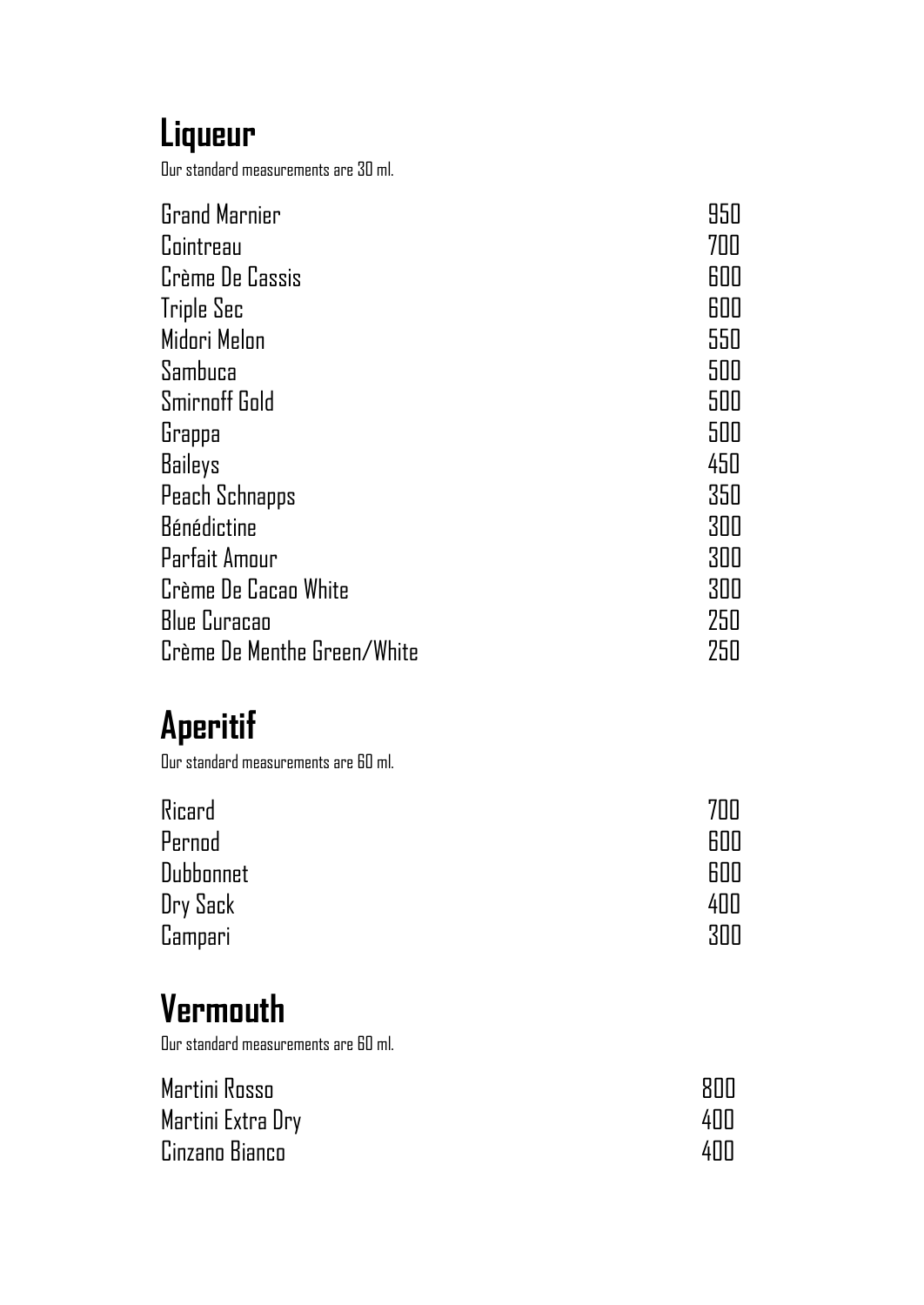## **Single Malt**

Our standard measurements are 30 ml.

## Speyside

| Glenfiddich 30 years            | 16000        |
|---------------------------------|--------------|
| Glenlivet 21 years              | 4000         |
| Glenfiddich 18 years            | 2500         |
| Glenfiddich 15 years            | 2000         |
| Glenlivet 18 years              | 1950         |
| Balvenie, Double Wood, 12 years | 1950         |
| Glenlivet, 15 years             | 1450         |
| Cardhu                          | 1350         |
| Benriach, 16 years              | 1350         |
| Glenfiddich 12 years            | 1350         |
| Oban                            | 1200         |
| Glenmorangie                    | 1050         |
| Glenlivet, 12 years             | 900          |
| Benriach, 12 years              | 800          |
| Highland                        | $\mathbf{I}$ |
|                                 |              |
| Glenfarclas 12 years            | 1200         |
| Clynelish, 14 years             | 900          |
| Glenfarclas 105 cask strength   | 650          |
| Isle of Skye                    |              |
|                                 |              |
| Talisker, 10 years              | 950          |
| <b>American Whiskey</b>         |              |
| Jack Daniel Silver Select       | 1350         |
| Jack Daniel Black Label         | 750          |
| Jim Beam White                  | 400          |
| <b>Irish Whiskey</b>            |              |
|                                 |              |
| Jameson                         | 500          |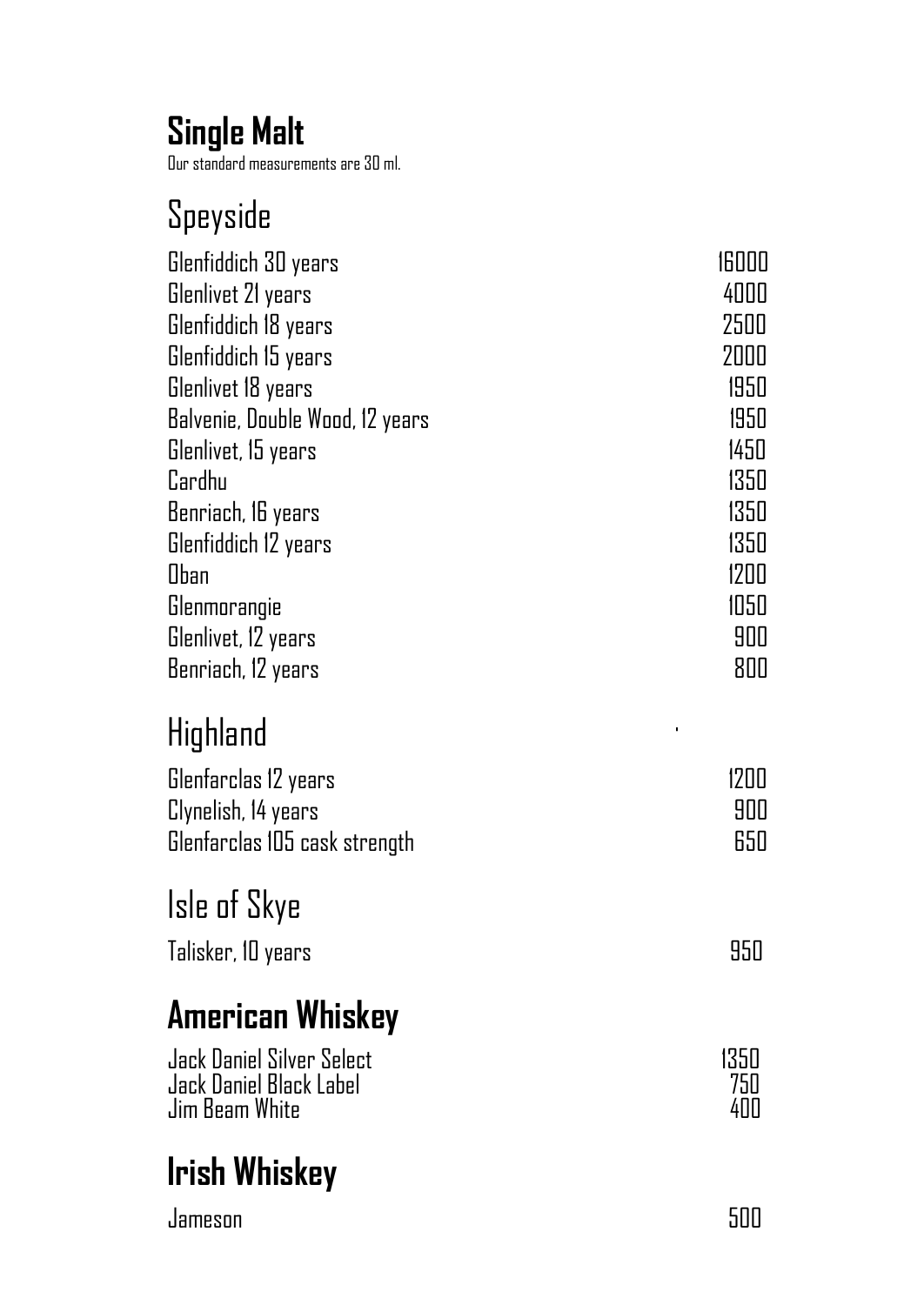## **Scotch**

| John Walker & Sons Odyssey           | 10000 |
|--------------------------------------|-------|
| Chivas Regal, 25 years               | 3950  |
| Johnnie Walker Blue Label            | 3100  |
| Royal Salute                         | 2850  |
| Johnnie Walker XR 21 years           | 2100  |
| Ballantine's, 21 years               | 2100  |
| Dewar's, 21 years                    | 1700  |
| Chivas Regal, 18 years               | 1500  |
| Ballantine's, 17 years               | 1450  |
| Cutty Sark, 25 years                 | 1300  |
| Johnnie Walker Platinium, 18 years   | 1200  |
| Whyte & MacKay, 22 years             | 1000  |
| Johnnie Walker Black Label, 12 years | 750   |
| Chivas Regal, 12 years               | 750   |
| Whyte & MacKay, 19 years             | 700   |
| Whyte & MacKay, 13 years             | 600   |
| Johnnie Walker Red Label             | 450   |
| <b>Ballantine's, Finest</b>          | 450   |
| J&B                                  | 400   |
| Clam Murray                          | 350   |

## **Domestic Whisky**

| Black Dog 12 years                        |             |
|-------------------------------------------|-------------|
| Teacher's 50                              | <b>RNN</b>  |
| <b>Black &amp; White</b>                  | 450         |
| 100 Pipers                                | 450         |
| Teacher's Highland Cream<br>Vat 69 Scotch | 45U<br>ДIII |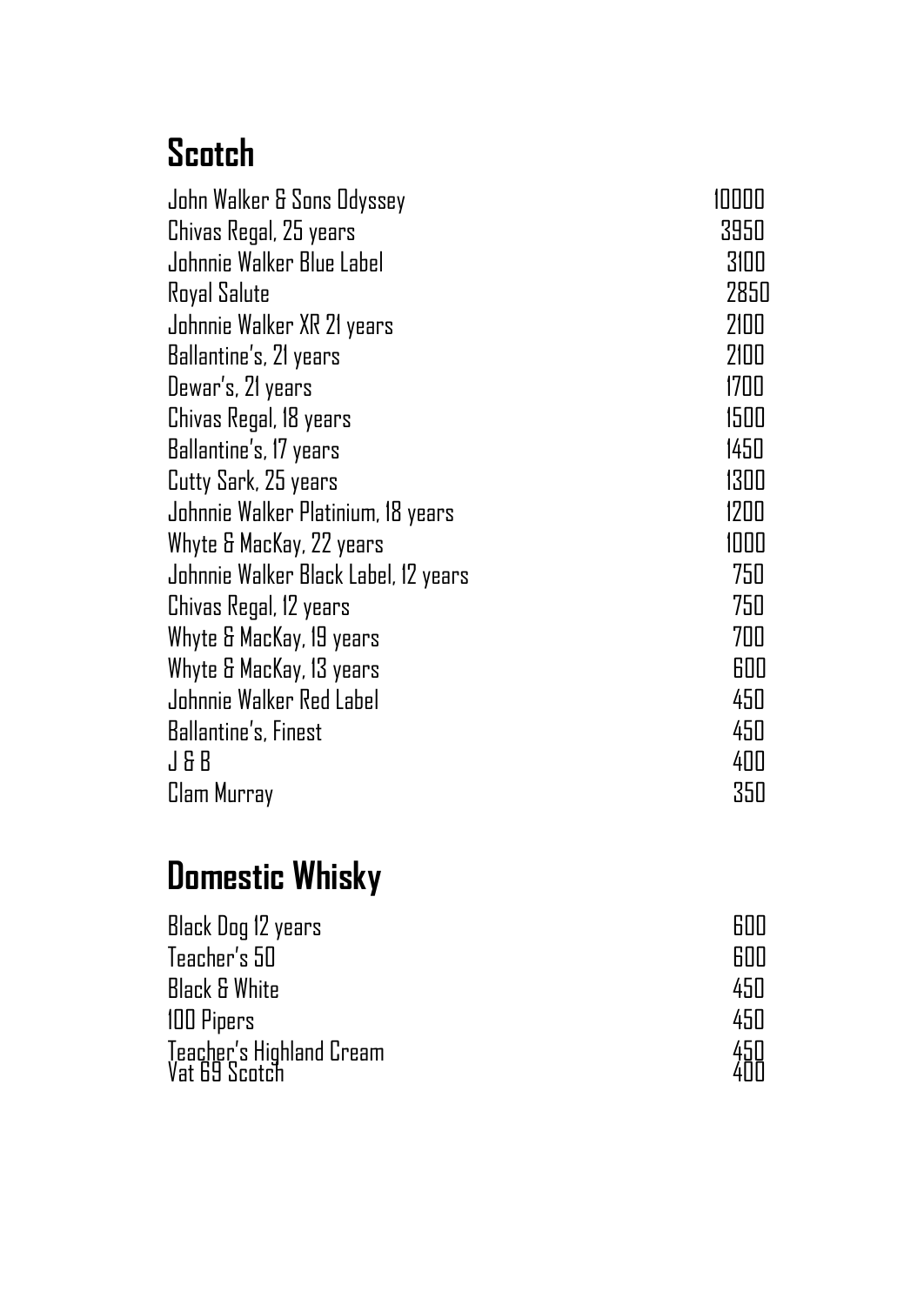# **Vodka**

| Roberto Cavalli                                    | 1600 |
|----------------------------------------------------|------|
| Absolut ELYX                                       | 1300 |
| Belvedere Regular                                  | 1100 |
| Grey goose Regular                                 | 1050 |
| Ciroc                                              | 950  |
| Ciroc -Coconut                                     | 850  |
| Belvedere IX                                       | 750  |
| Pinky                                              | 750  |
| Belvedere-citrus & pomarancza                      | 500  |
| Skyy                                               | 450  |
| Absolut - Regular, Citron, Vanilla Kurant & Pepper | 450  |
| Ketel One                                          | 400  |
| Vincent Van Gogh                                   | 400  |
| Smirnoff Black                                     | 400  |
| Finlandia - Regular                                | 400  |
| Stolichnaya                                        | 350  |
| Smirnoff                                           | 350  |
| Finlandia - Mango & Cranberry                      | 300  |

## **Rum**

| Diva Cachaça             | 550 |
|--------------------------|-----|
| Malibu                   | 500 |
| Bacardi - Carta Blanca   | 400 |
| Habana Club 3 years      | 400 |
| Captain Morgan           | 350 |
| Bacardi - Black & Limón  | 350 |
| Habana Club Anejo Blanco | 300 |
| Old Monk                 | 75N |

## **Gin**

| Hendrick's         | 1500 |
|--------------------|------|
| <b>Beefeater</b>   | 4ПП  |
| <b>Blue Riband</b> | 75N  |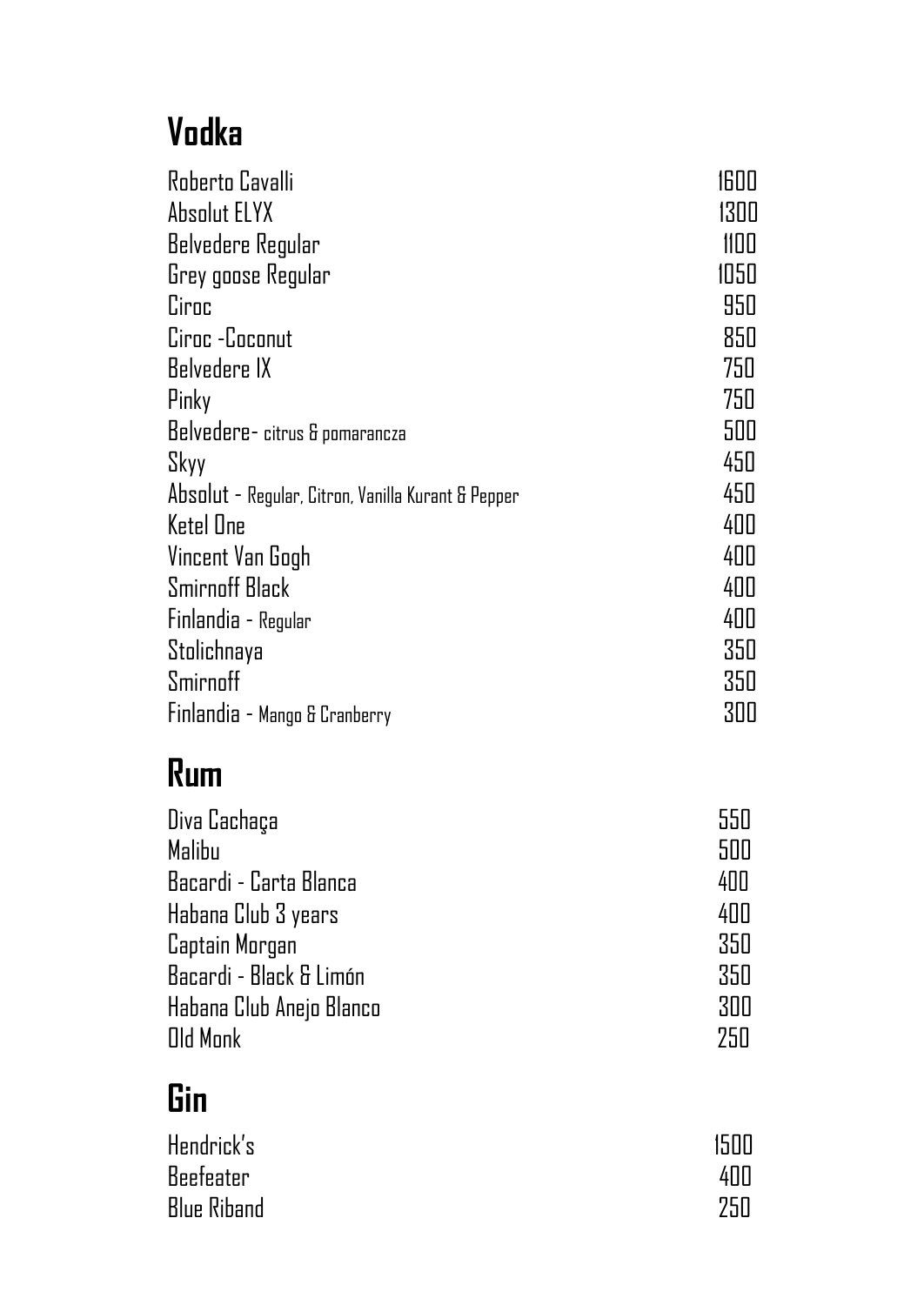## **Tequila**

| Corralejo Reposado            | 1500       |
|-------------------------------|------------|
| Corralejo Blanco              | 15NN       |
| Patron XD Café                | 11         |
| Camino Gold                   | <b>RNU</b> |
| Sauza Bianco                  | 500        |
| <b>Camino White</b>           | 450        |
| Jose Cuero Especial / Classic | 450        |

## **Cognac**

| Remy Martin LOUIS-XIII  | 26000 |
|-------------------------|-------|
| Hennessey XD            | 5900  |
| <b>Hennessey VSOP</b>   | 1900  |
| <b>Remy Martin VSOP</b> | 1600  |
| Hennessey VS            | 950   |
| Honeybee                | 250   |
| McDowell's Brandy       | 75N   |

#### **Beer**(330ml)

| Corona                     | 550 |
|----------------------------|-----|
| Asahi                      | 500 |
| Peroni Nastro Azzurro      | 450 |
| Heineken                   | 350 |
| Kingfisher Ultra/Ultra Max | 350 |
| Carlsberg                  | 350 |
| <b>Millers</b>             | 300 |
| <b>Budweiser</b>           | 300 |
| Kingfisher Premium         | 300 |
| Foster's                   | 300 |
| Kingfisher Draught Mug     | 250 |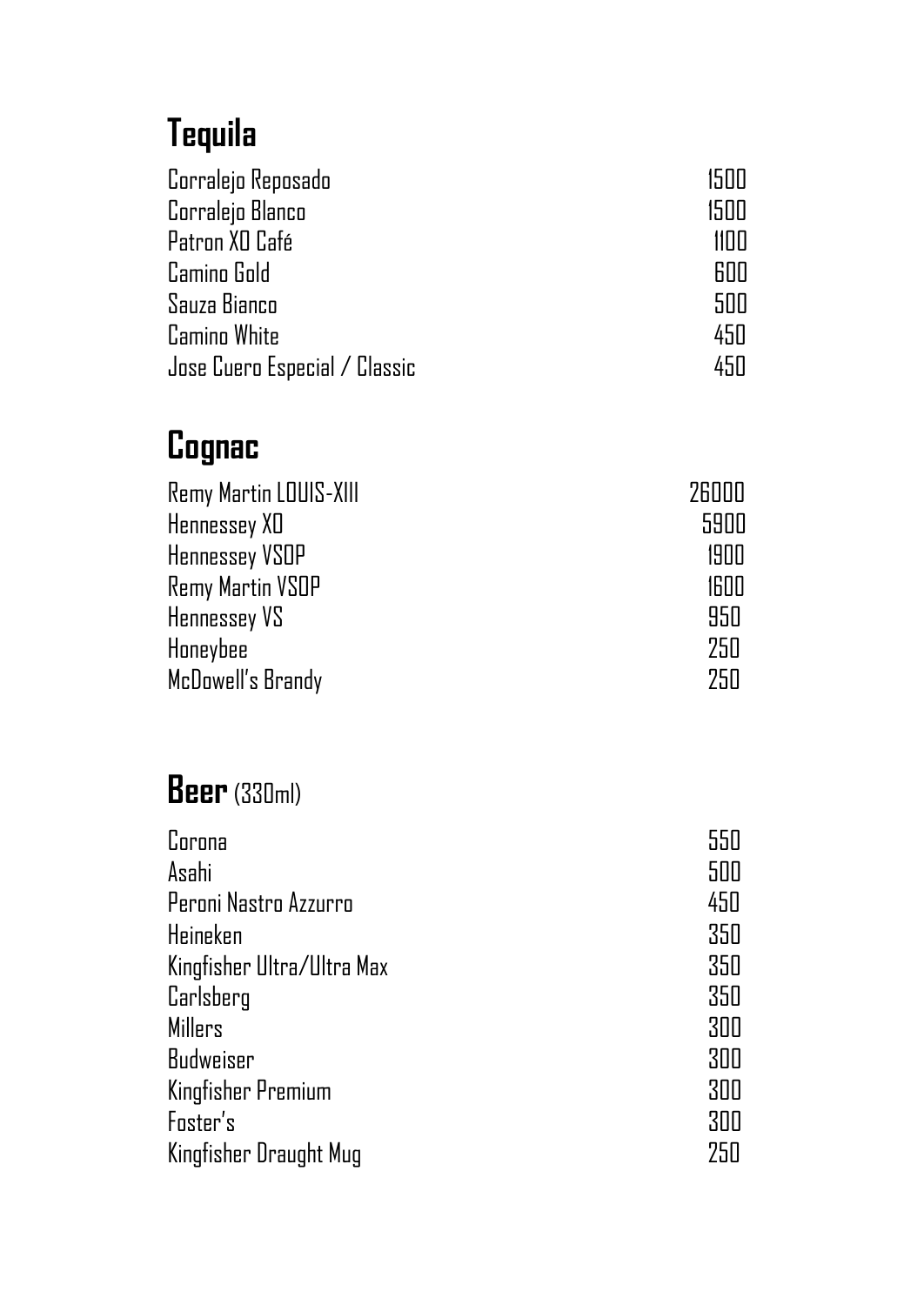#### **Signature Colonial Cocktail** 800

### The "Old Heritage"

Vodka, vanilla liqueur, with a dash of apple juice.

An innovative cocktail prepared out of an infusion with the help of the delicate essence of a beautiful flower, Frangipani that grows at the Taj West End round the year. It is also known as Plumeria or the Temple tree.

The cocktail takes you back to the Colonial times where beauty meets the essence of nature that avidly is found around you.

## Sir Ronald's Hot Rum Toddy

Dark rum, spices, honey and hot water.

An enticing colonial cocktail which was Sir Ronald favorite drink, who stayed with us for years- his theories on malaria were washed down over hot rum toddies at our crazy horse bar.

## The Bangalore Buzz

White rum, orange and litchi juice, with à dash of fresh lime.

A very refreshing drink that was the first innovative cocktail made at the blue bar.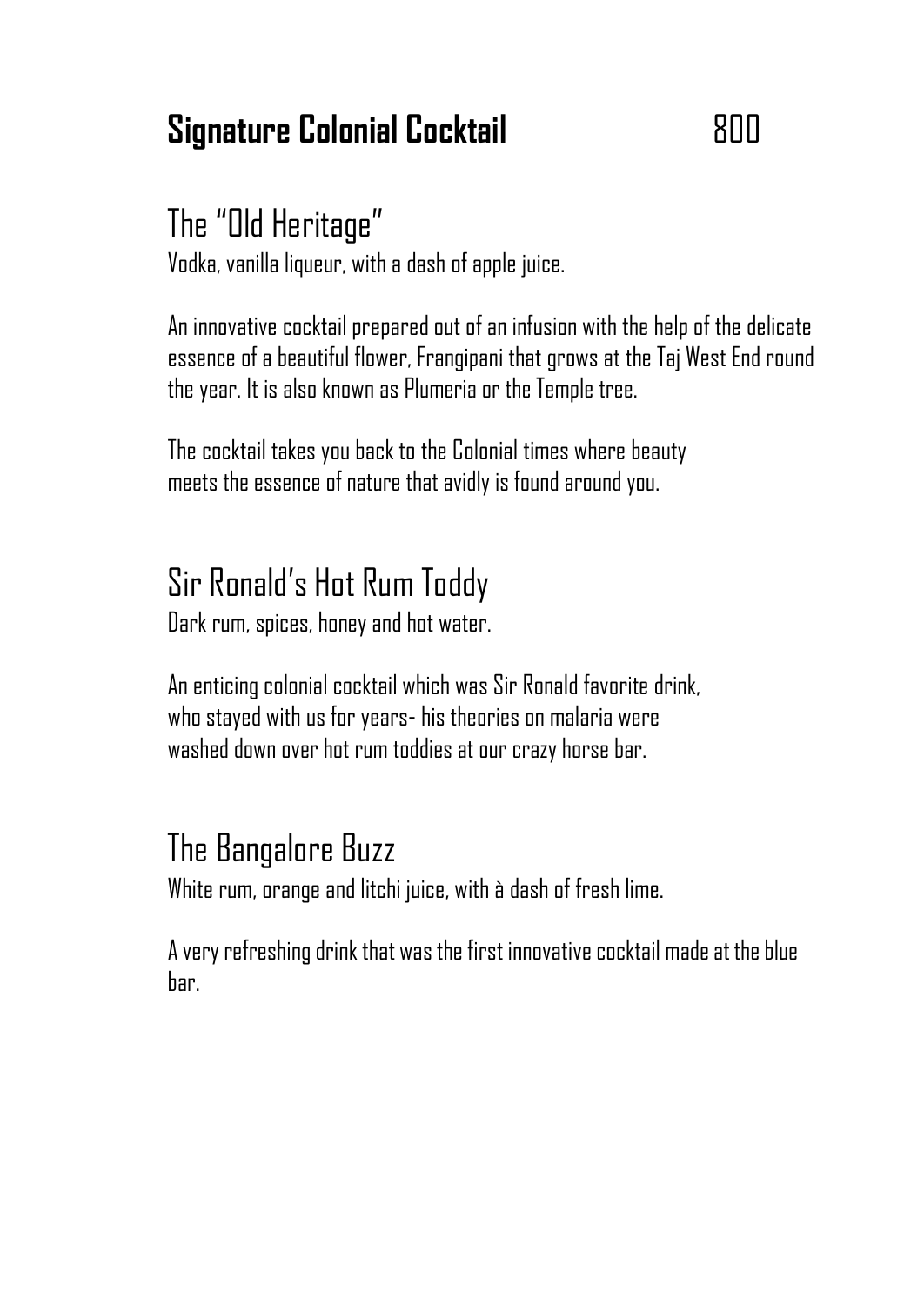# **The Taj Signature Cocktail** 1400

## Bombay Blazer

A is a perfect mélange of Tnqueray no -10, fresh riped guava, lime and a touch of homemade rose syrup.

# **Signature Blue Bar Cocktail** 700

#### Green Island Fragrance

Vodka, tequila, midori, kiwi with fresh lemon juice, shaken and topped up with apple juice

### **Blitzkrieg**

Vodka, cranberry and pineapple juice with fresh lime

#### Mist

White rum and midori with guava and pineapple juice

#### White lady

Gin, Cointreu and lemon juice

#### Golden Mojito

Muddled lime, mint and golden rum

# **Asian Spice Cocktail**

Our bartenders created a huge variety of cocktails from the Indian influenced ingredients such as Cardamom, Mango, Cinnamon, Paan mix, Caraway seeds, Saffron, Chat Masala etc.

## Manabu Ohtake's Grape Leaves 1100

Captures the flavors of South East Asia with coriander, Asian cucumber, ginger and Citrus together with Ciroc grape vodka

## Vipop Jinaphan'Jalisco Fruit 1980 March 1980 March 1980 March 1980 March 1980 March 1980 March 1980 M

tequila, mango, apple juice, cinnamon and saffron served tall and cold

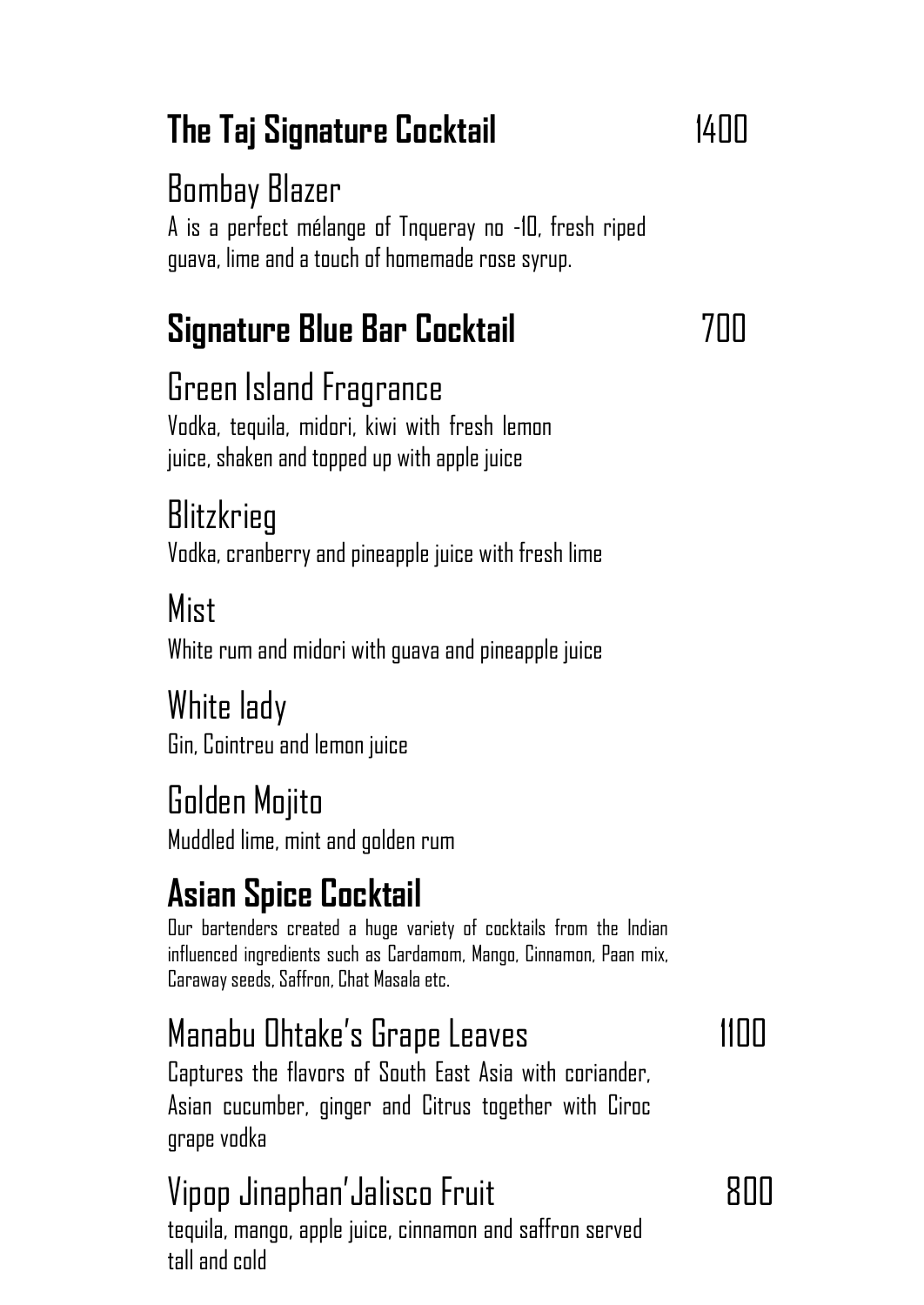### Ryan Noreiks's Paan Flip **800**

A tequila flip with the classic Indian flavors of pan and rose combined with tequila and rosso vermouth\*contains egg

## **Champagne Cocktail**

Moet & Chandon 1800 (1800) Sparkling wine 700

# Champagne Cocktail

An old classic, sparkling wine, cognac and bitters.

Kir Royal Sparkling wine drizzled with crème de cassis.

# Golden Flute

Sparkling wine with a splash of crème de cacao.

#### Champino

Campari, vermouth and sparkling wine.

#### Classic Bellini

Hallmark of the Italian's, peach and sparkling wine.

# Mellini

Melon and sparkling wine.

#### Rossini Strawberry and sparkling wine.

Verona Apples and cinnamon topped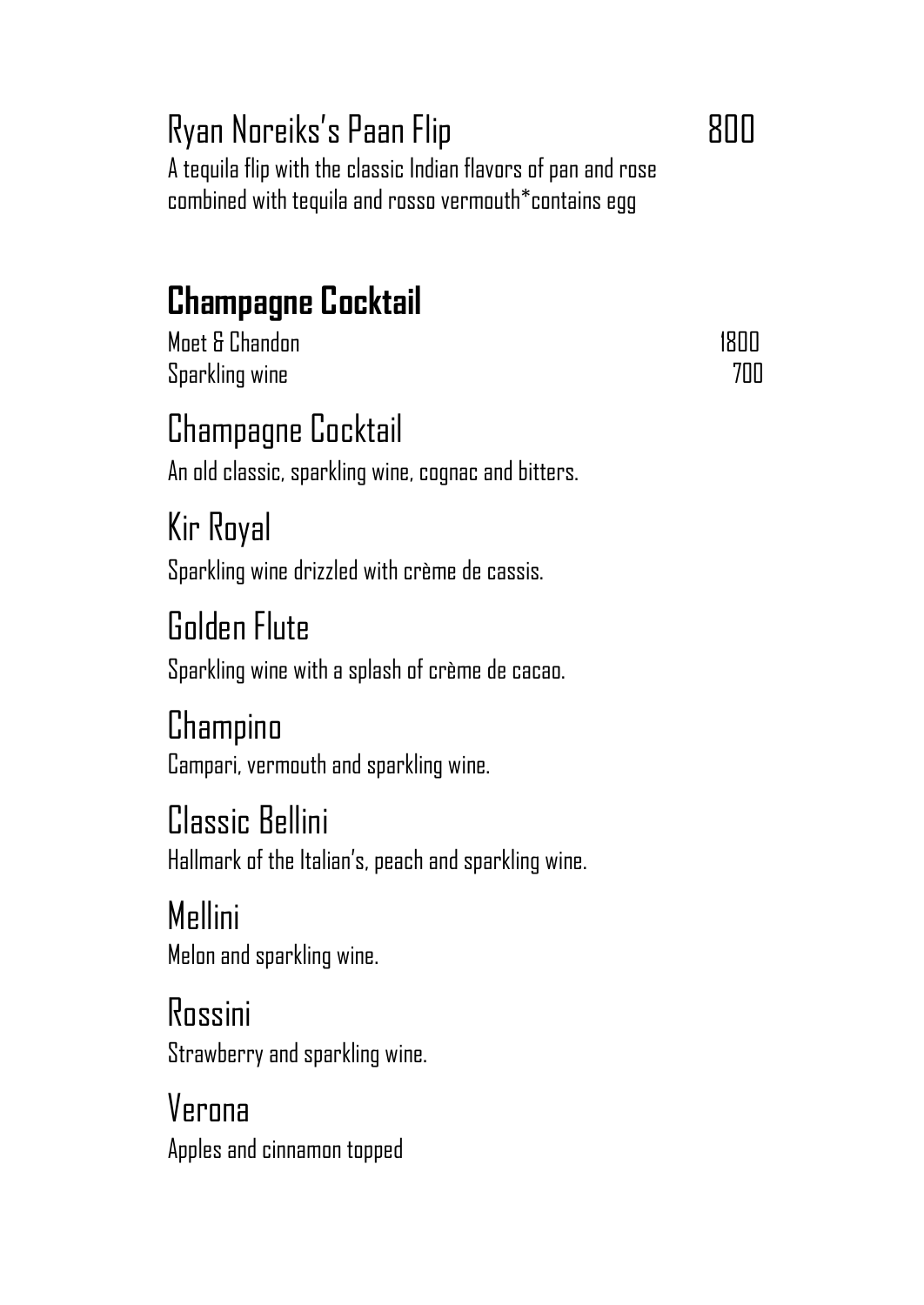## **Sangria**

By the pitcher 1900 and the state of the 1900 and 1900 and 1900 and 1900 and 1900 and 1900 and 1900 and 1900 and 1900 and 1900 and 1900 and 1900 and 1900 and 1900 and 1900 and 1900 and 1900 and 1900 and 1900 and 1900 and 1 By the glass **700** 

# **White Sangria**

Champagne Sangria A sparkling blend of champagne and white wine with peache flavour.

Kiwi Sangria White wine, kiwi and cinnamon.

Lychee Sangria A mélange of white wine, lychee Flavour.

Kiwi and Watermelon Sangria White wine and kiwi sprinkled with fresh watermelon

# **Red Sangria**

## Peach Sangria

Rose wine strengthened with peach liqueur doused with apple juice and finished with peach flavour.

### Mango Sangria

Rosé wine, orange and mango flavour strengthened with white rum.

### Classic Sangria

An absolute classic rosé wine strengthened with brandy, flavored with cinnamon and cloves.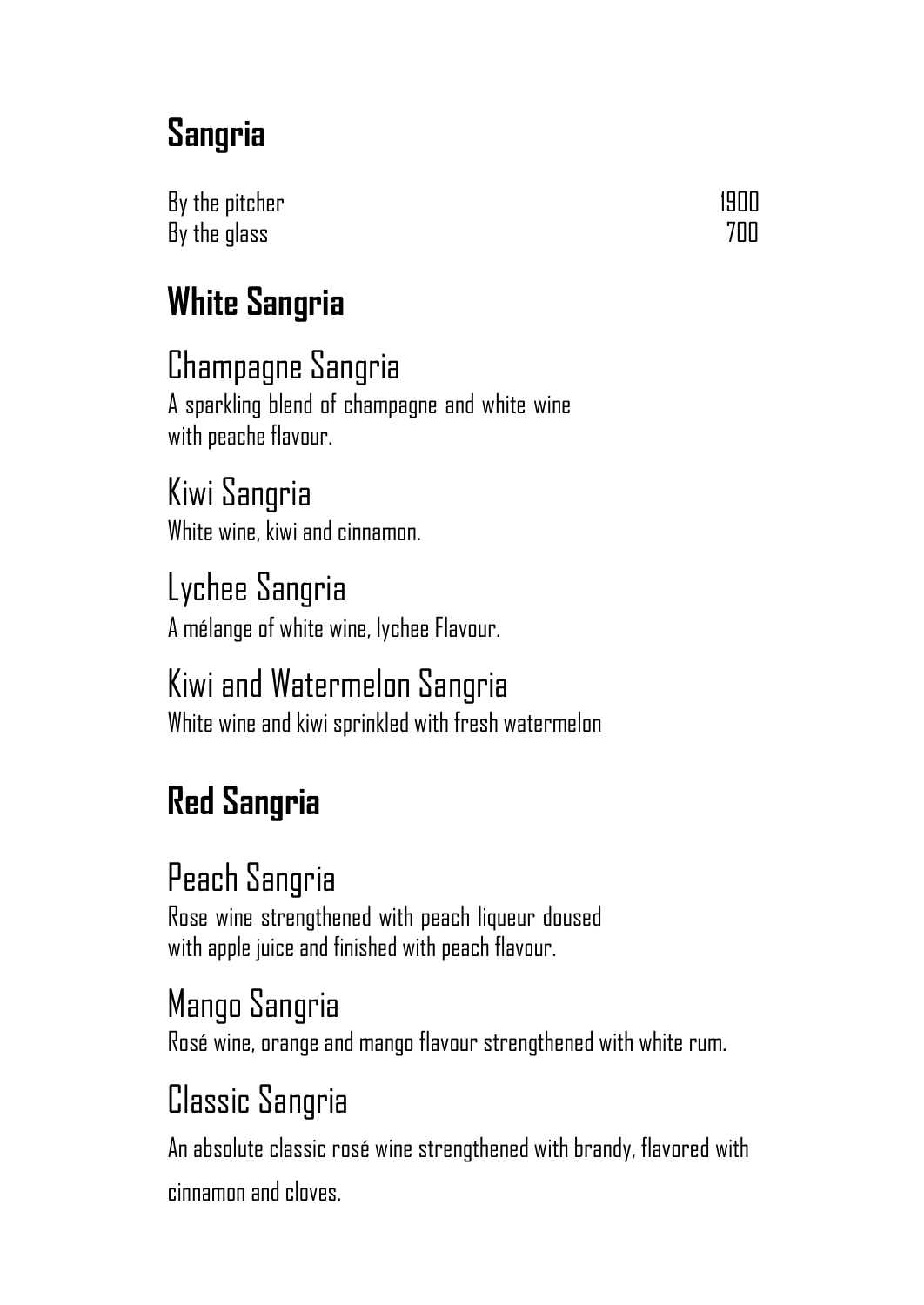# **The Martini Flight**

Ciroc, Belvedere, Grey Goose 1500 Smirnoff 700

Martini Royal Vodka martini with champagne.

Blue Bar Signature Martini Vodka, blue curacao and freshly muddled ginger.

The Classic Martini Vodka or gin and dash of vermouth.

The Vesper Gin, vodka and vermouth.

The Turkish Chocolate Vodka, crème de cacao and rose water.

Silver Bullet Vodka with chivas.

#### Spicy Strawberry Martini

Chilly, vodka and strawberries.

# **Contemporary Cocktail** 700

Cucumber Martini Muddled cucumber and vodka, mint and litchi

Basil and Chili Martini Basil and chilies muddled with vodka

#### Strawberry Dawa Vodka, strawberry, honey and lime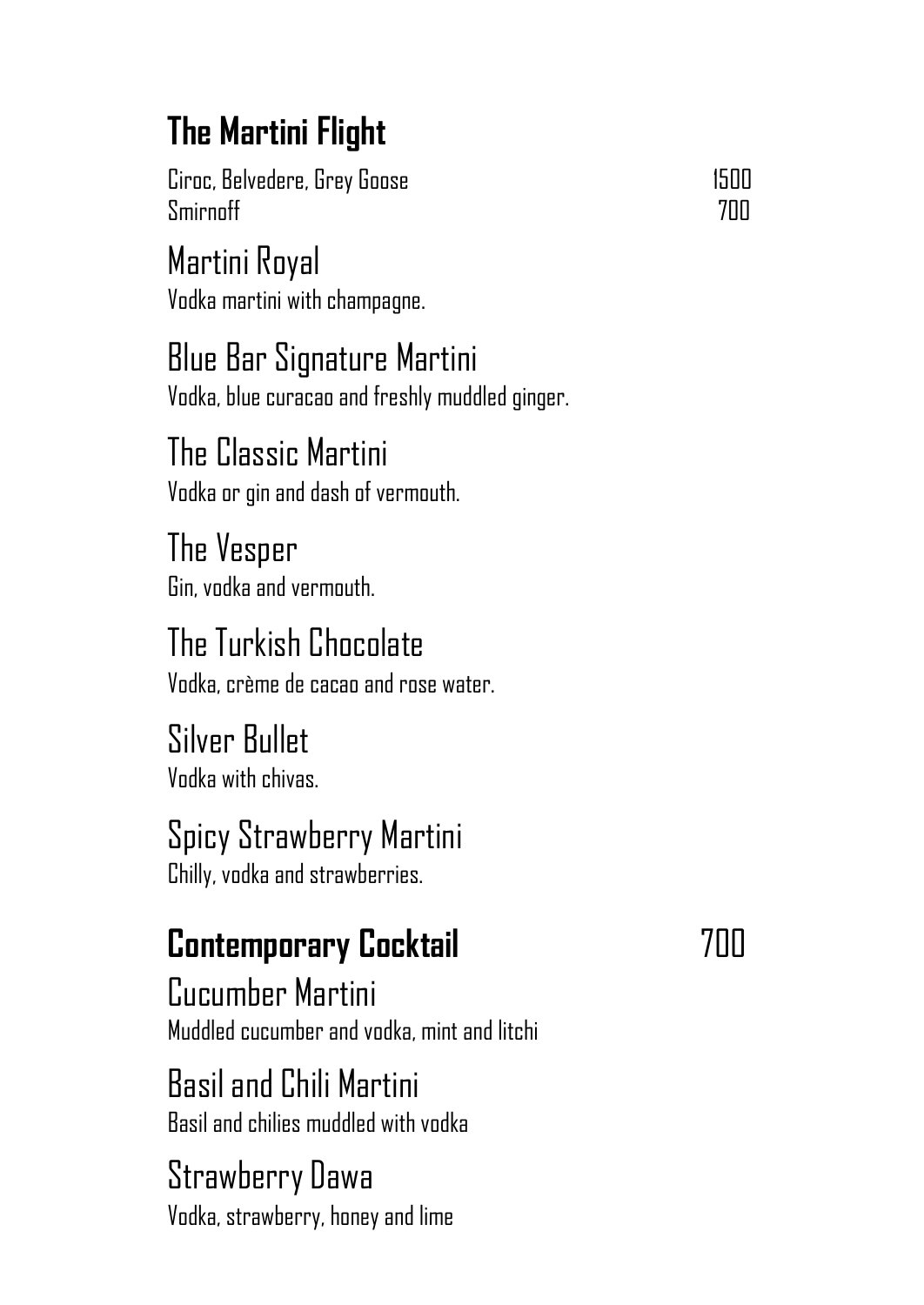# **The Latin Bar** 700

## The Original Classic Mojito

Muddled lime and fresh mint served with white rum over crushed ice.

#### Mojito Basilique

White rum, fresh mint, fresh basil muddled with lemon wedges.

#### Pineapple and Cardamom Mojito

White rum, mint, pineapple chunks muddled with cardamom.

### Curry Leaf Mojito

White rum, fresh curry leaf muddled with lemon wedges.

#### Lychee Mojito

White rum and lychee muddled with lemon wedges.

#### **Champito**

White rum, mint with lemon wedges and topped up with champagne.

#### Orange and Pimento Mojito

White rum, mint, orange, red pimentos muddled with lime wedges.

#### Caiprissima

White rum, lime and demerara.

## **Cosmopolitan** 700

#### Cosmopolitan Royal

A classic cosmopolitan laced with Moët & Chandon

#### Metropolitan

Black currant vodka with cointreu, cranberry and lime juice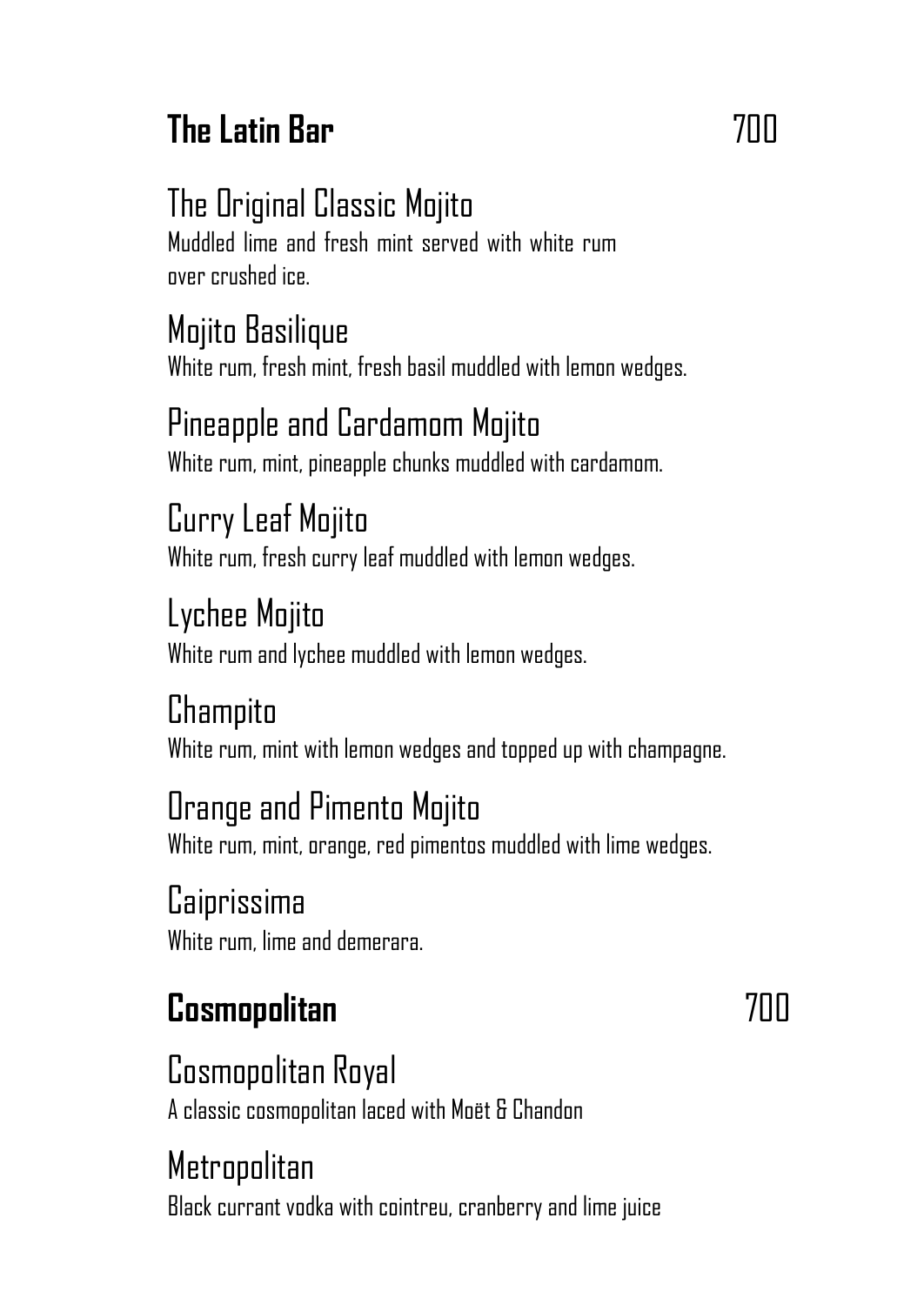### Basil Cosmopolitan

Vodka, tequila, grand marnier, Fresh basil leaves and cranberry juice

## Watermelon Cosmopolitan

Vodka, grand marnier, watermelon juice, cranberry juice and fresh lime

### Rude Cosmopolitan

Aged tequila paired with grand marnier and the juice of cranberries

#### Ginger Cosmopolitan

Ginger macerated cosmopolitan

#### Razzmopolitan

Raspberry cosmopolitan with grand marnier

# **All Time Classics** 700

Brandy Alexander Brandy, crème de cacao and cream

Side Car Brandy cointreu and lime juice

Toddy Brandy and bartender special spices

Cuba Libre Light rum finished with cola

Mai tai Dark rum, pineapple, lime juice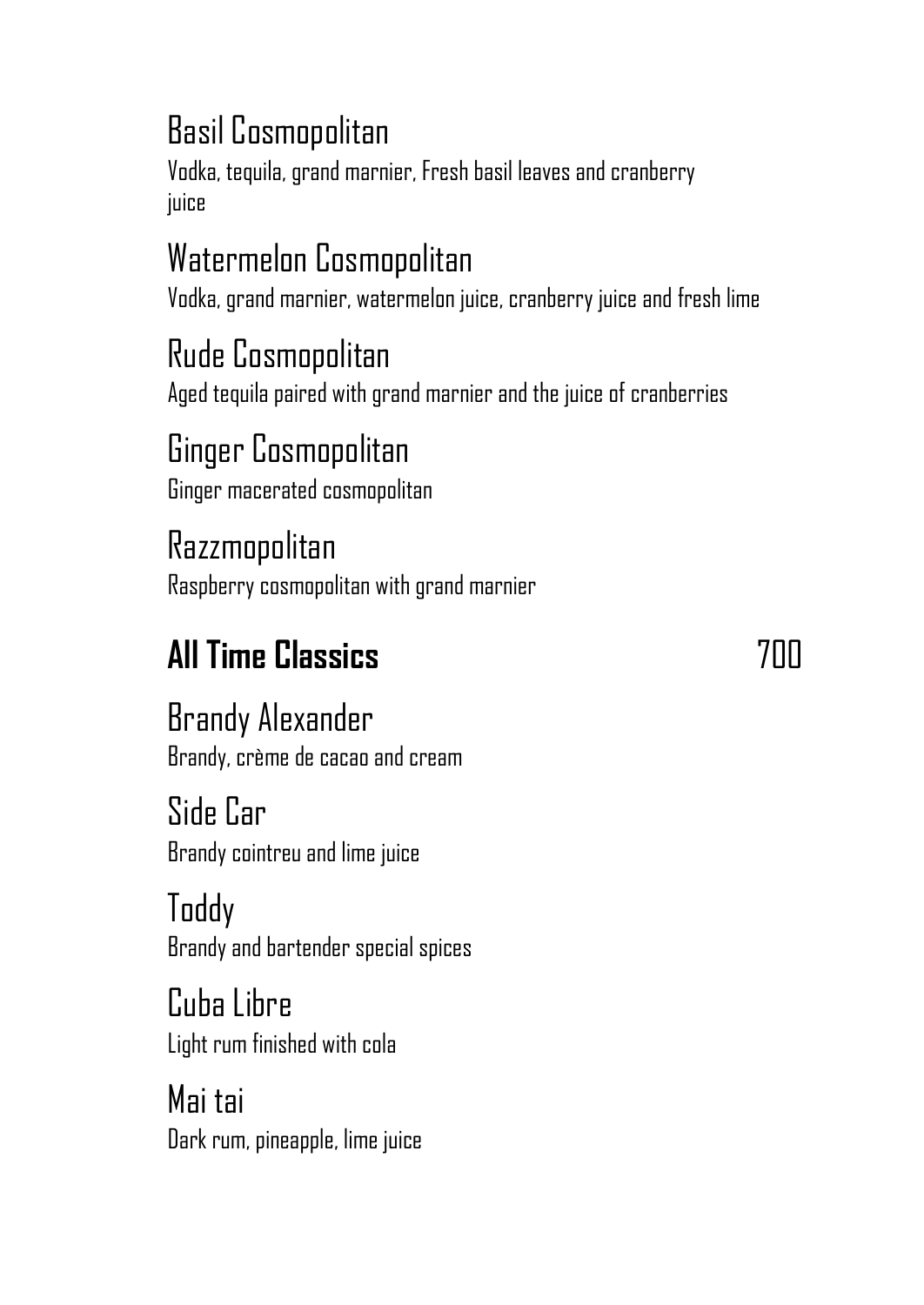Gin fizz Gin, lime juice and soda

Pinacolada Light rum, pineapple juice and coconut cream

**Gimlet** Gin and lime cordial

# **Flavored:**

Daiquiri/Martin Apple/ pomegranate/kiwi/Watermelon

# **All Time Premium** 700

**Margarita** Apple/ pomegranate/kiwi/Watermelon

Singapore Sling Gin, Cointreau, pineapple and angostura bitters

Tequila Sunrise Tequila, orange and grenadine

Manhattan Scotch whiskey, vermouth and bitters

Old Fashioned Whiskey, sugar and bitters

Rob Roy Scotch, vermouth and bitters

Long Island Ice Tea 900 Tequila, light rum, vodka, gin and Triple sec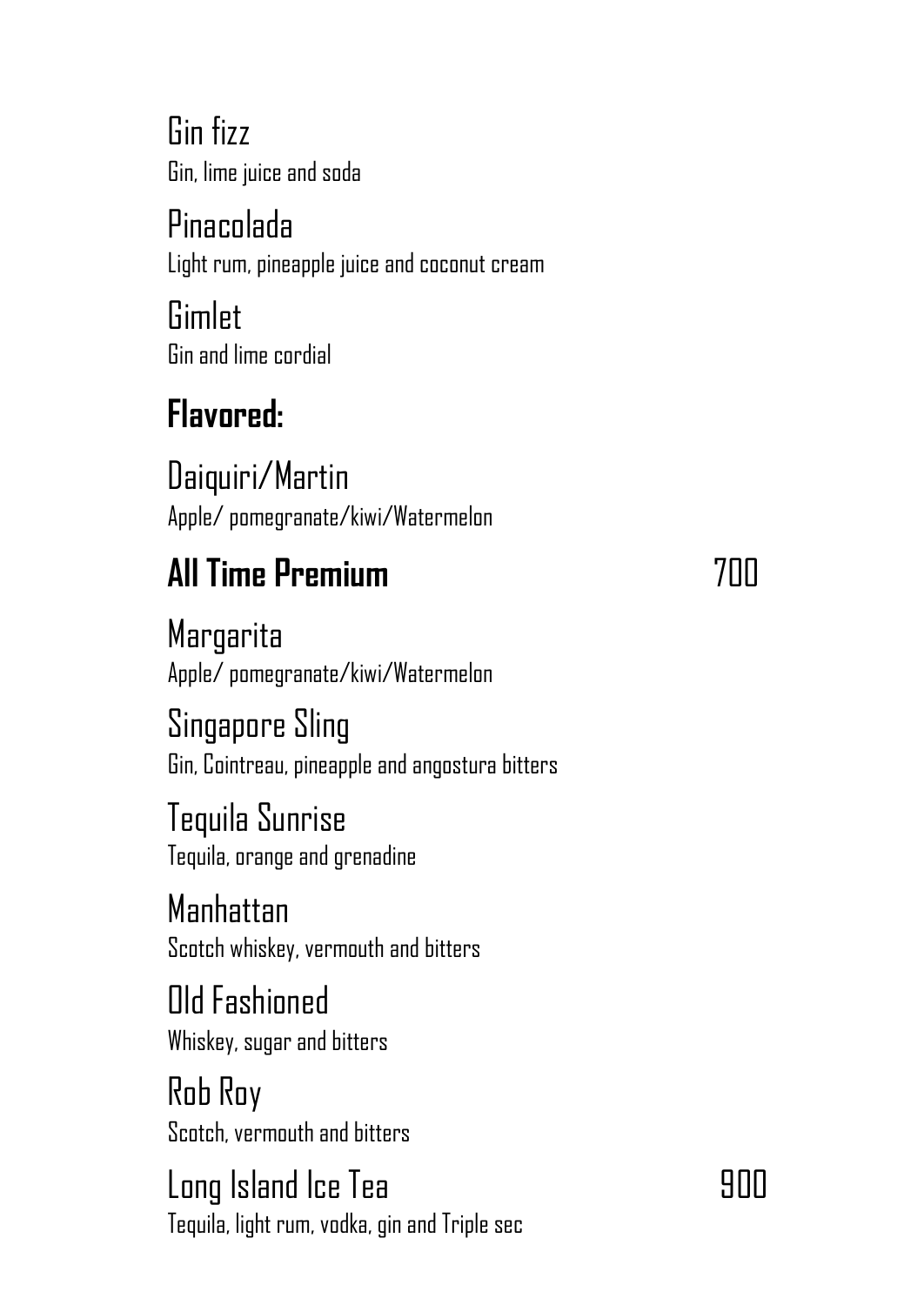## **The Premium Whiskey** 1100

#### Black Raisin Sour

Premium Scotch, raisin syrup, freshly squeezed lemon juice

### Maple Masala Old Fashioned

Premium Scotch, classic biters, garam masal, maple syrup

#### You Are So Nutty

Premium Scotch, Amaretto, Apple juice, Cinnamon syrup, Kahlua

### **The Premium Gin** 1100

#### The Sapphire Collins

A long & refreshing drink with Bombay sapphire and fresh lime juice topped up with soda.

#### Green Emerald

Bombay Sapphire gin, apple juice, sugar syrup, lime juice, lemon grass, Top up with proseco

#### Twice Twisted

Bombay Sapphire, vermouth, lime and orange zest

#### Royal Sapphire

Bombay Sapphire, Cranberry juice, lemonade, and orange zest

### **The Premium Rum** 1100

#### Zacapa Manhattan

Premium rum, Sweet vermouth, Angostura bitter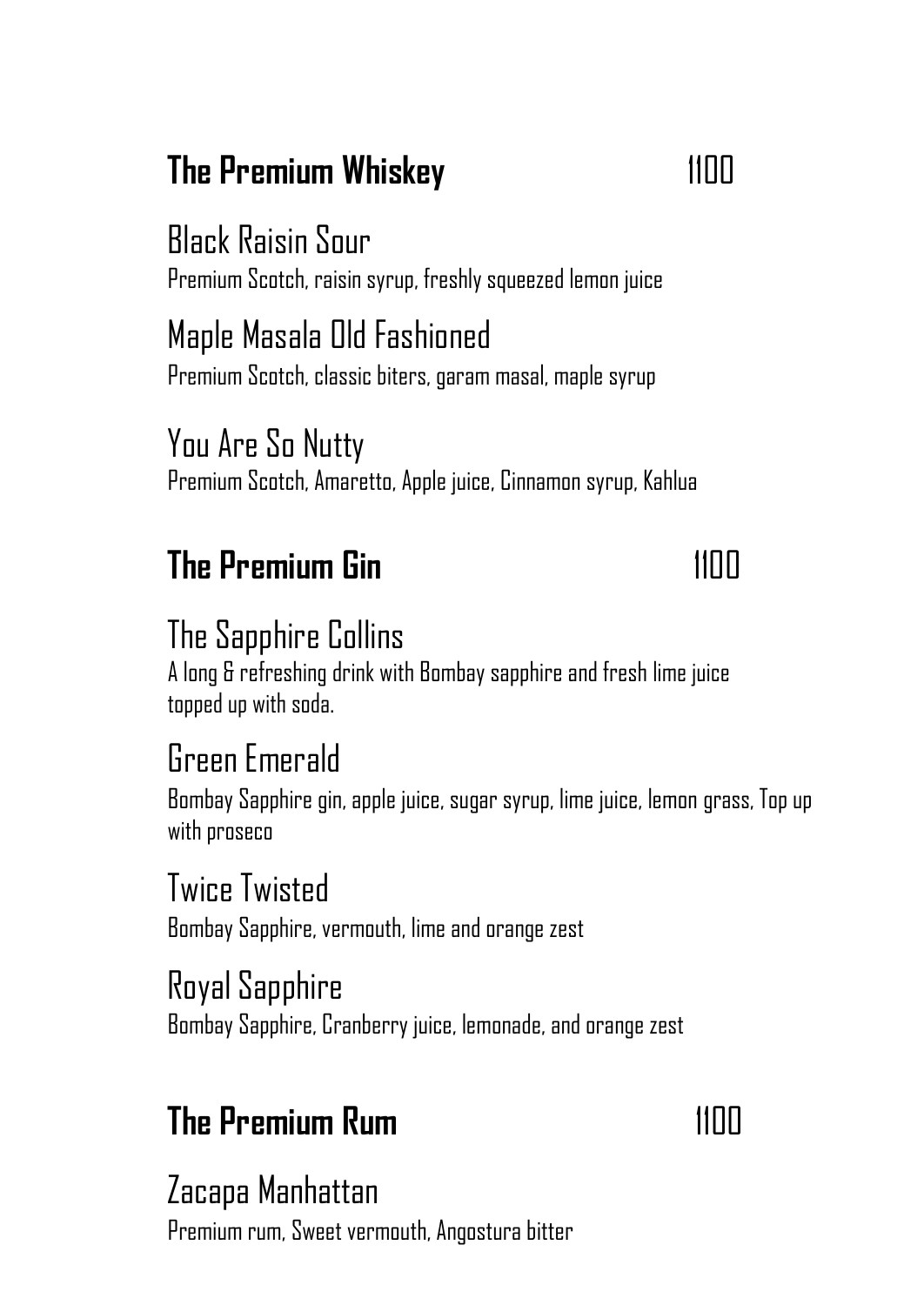### Roll with the Punches

Premium rum, Darjeeling 1st Flush Tea, Spiced Sugar, Nutmeg, Lime Juice

## **Shots Bar** 600 **Contract Shots Bar** 600 **Contract Bar** 600 **Contract Bar**

The Blue Kamikaze

Vodka, blue curacao and lime

Three-Day Weekend Midori, pineapple and grenadine

## Shoot Me

Crème de cassis and midori shaken with pineapple an cranberry juice

# **The Frozen Bar** 700

#### Frozen cucumber

A combination of gin, crème de menthe and cream

#### Frozen mint julep

A bourbon concoction of mint, lime and sugar

#### Frozen colada

Fresh pineapple, coconut milk, malibu and light rum

#### Frozen margarita Lime, triple sec and tequila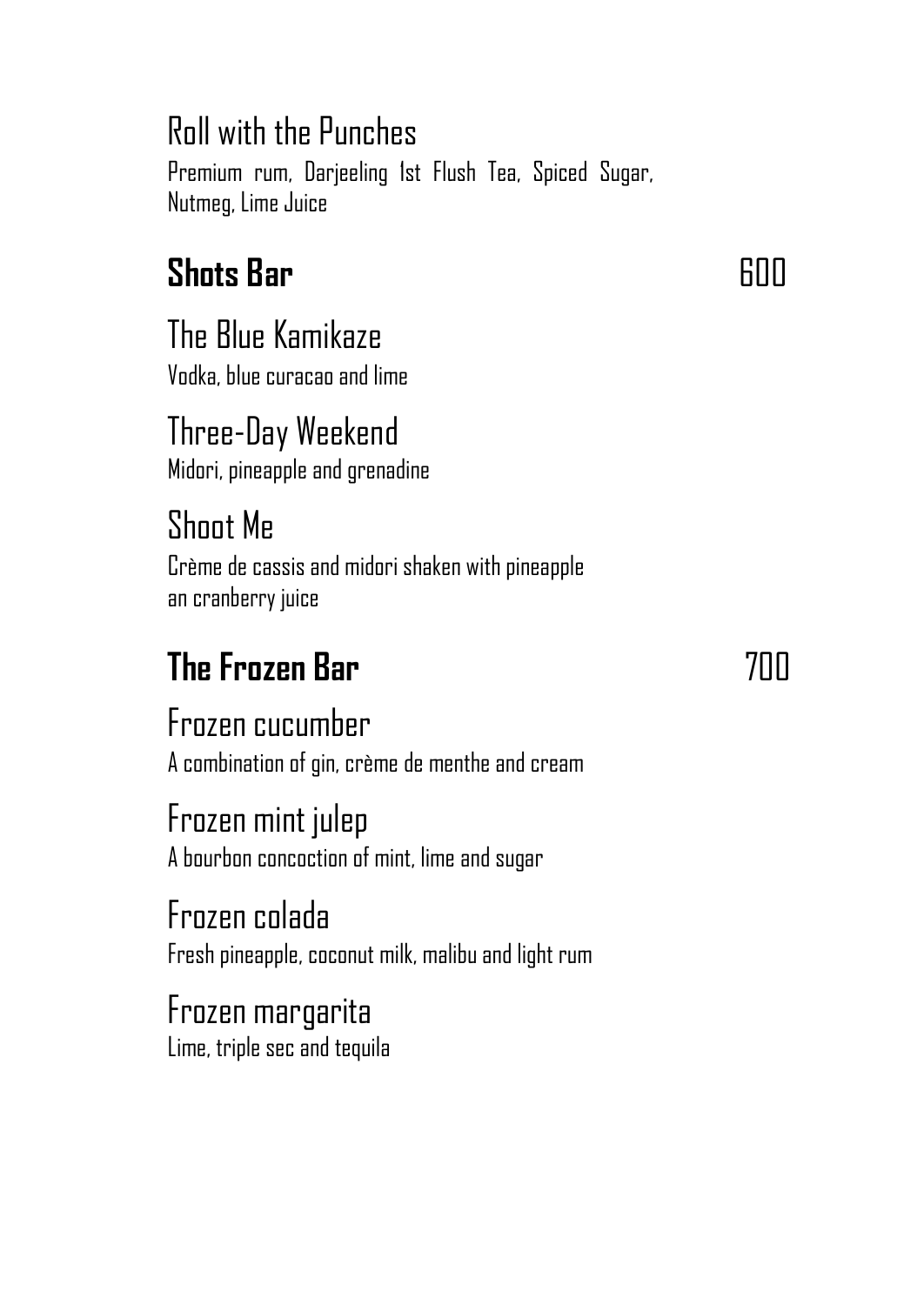## **Wines by the Glass**

| Champagne<br>Moët & Chandon, brut imperial<br>France.                                                                                                                                                                                      | 1600                                            |
|--------------------------------------------------------------------------------------------------------------------------------------------------------------------------------------------------------------------------------------------|-------------------------------------------------|
| Sparkling Wine                                                                                                                                                                                                                             |                                                 |
| Sula brut.<br>Sula vineyards, Nasik, India                                                                                                                                                                                                 | 800                                             |
| <b>Rosé Wine</b><br>Grover's, rose, India                                                                                                                                                                                                  | 550                                             |
| <b>White Wine</b>                                                                                                                                                                                                                          |                                                 |
| Saint Cosme Little James Basket Chardonnay,<br>France<br>Uanzante Pinot grigio, Venezie, ITALY<br>Western Cape Two Ocean, Sauvignon blanc<br>Grover's, Sauvignon Blanc, India<br>Sula, Chenin Blanc, India<br>Sula, Sauvignon Blanc, India | 1150<br>1000<br>900<br>600<br>600<br>600        |
| <b>Red Wine</b><br>Saint Cosme Little James Basket, France<br>Danzante, Merlot, Italy<br>Yellow Tale Shiraz, Australia<br>Fretalli Svara<br>Grover's La Reserve, India<br>Grover's, Cabernet Shiraz, India<br>Sula, Merlot- Malbec, India  | 1150<br>1000<br>900<br>700<br>700<br>600<br>600 |

We Offer Extensive Wine List on Request Kindly Ask Barmen For Assistance.